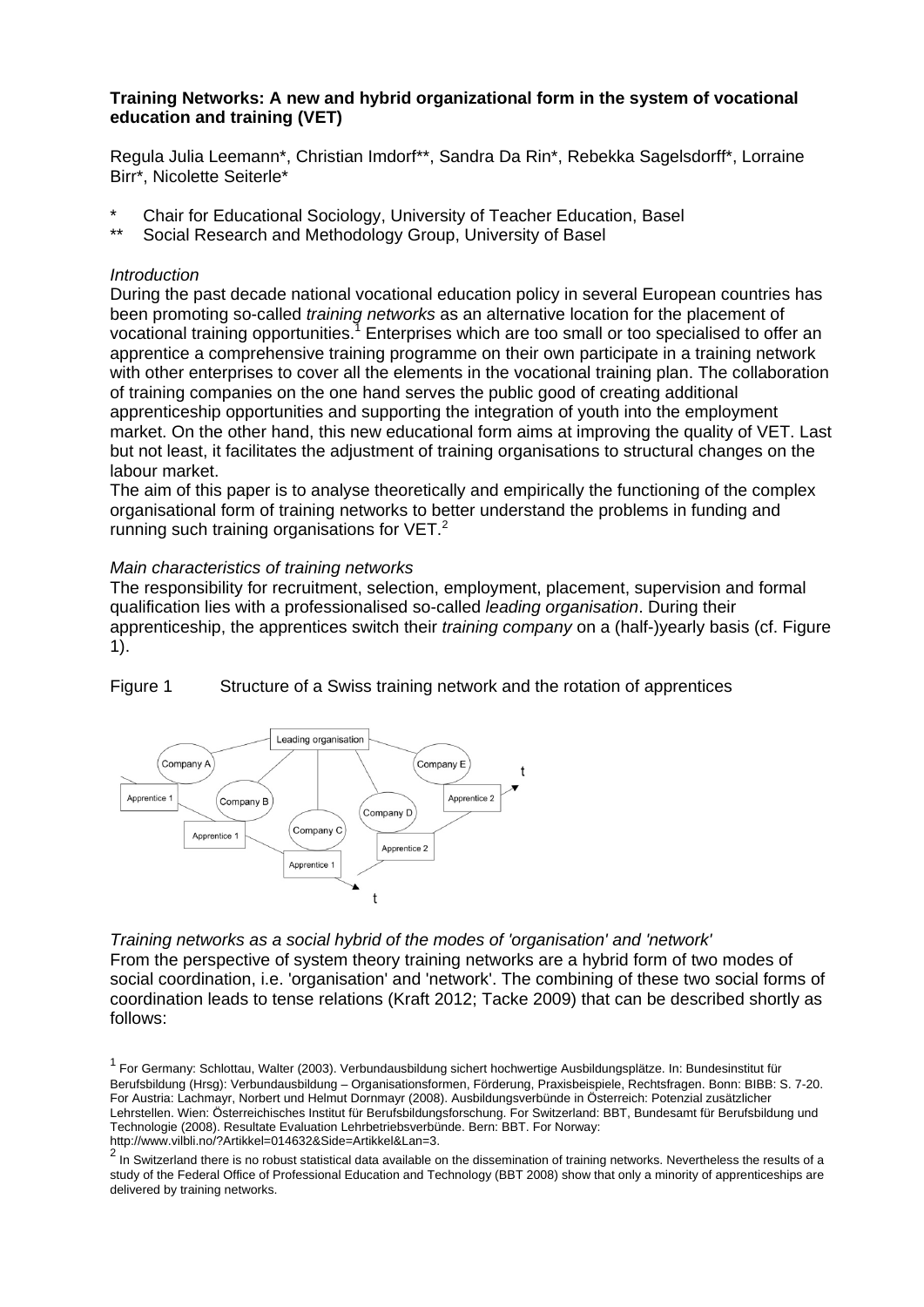Training companies which offer apprenticeships resort to the network, its resources and the common produced good in order to solve own organisational problems and requirements (e.g. better recruitment of apprentices due to more interesting apprenticeship, production of complex competencies and professional profiles, guarantee of higher economic efficiency of VET). The network on the other hand needs an organisational context to regulate different problems resulting from the network formation (like membership of the training network, influence and codetermination of training companies, organisation of recruitment and rotation of the apprentices or distribution of the common produced good. i.e. work force). These organisational structures are implemented through the leading organisation.

Tensions between the involved actors (leading organisation, training companies) that can be observed in this hybrid form of VET are to be understood by the fact that the two modes of coordination do not collapse into a new and discrete type of coordination ('organisationnetwork'). The maintenance of the differentiation of the two modes is a prerequisite for profiting of the respective other mode for solving relevant problems (Kraft 2012). At the same time the differentiation between the two modes generates new problems of coordination and legitimation which we call follow-up problems.

#### *State of research*

Empirically these tense relations between the two modes of social coordination have so far barely been investigated and the existing studies are theoretically not based on a sociological framework. Moreover system theory itself does not provide the epistemological concepts for observing and understanding the organisational tensions and how the actors involved try to solve them.

# *Research questions*

The aim of this paper is to conceptualise these tensions theoretically and analyse them with empirical data. We are going to answer the following questions: What are the fundamental reasons for founding a training network? Which problems are to be solved by the joint training? Which new problems result from the training model and the rotation of apprentices? In what way does the leading organisation try to resolve these problems? And which new tensions arise?

# *Theoretical framework - Training networks as systematically solving problems (compromises) and provoking conflicts*

In our contribution we are going to present and discuss the above mentioned tensions – problems, solutions and follow-up problems – by referring to the French sociology of conventions (Boltanski and Thévenot 1999, Diaz-Bone 2011).

Conventions are collectively established principles of orientation and action on the basis of which actors – especially in situations of uncertainty and ambiguity – evaluate, make decisions, coordinate and legitimate their actions. The social world comprises a plurality but finite number of competing and conflicting conventions (market, domestic, civic, industrial, fame, inspiration, project).

This approach conceptualises the occurrence of conflicts inside the network as a dispute between different conventions that actors rely on: From the perspective of one convention they criticise the values and rationalities of another convention.

To keep the training network running, compromises (i.e. more or less durable agreements, constructed on the basis of different conventions) are to be made. At the same time compromises as 'solutions of disputes and conflicts' are not definitive but create new critique.

# *Design of the study*

The empirical data stems from a case study (cf. Yin, 2009) of one training network that has been funded around 15 years ago to form the work force of a specific industry (public transport).